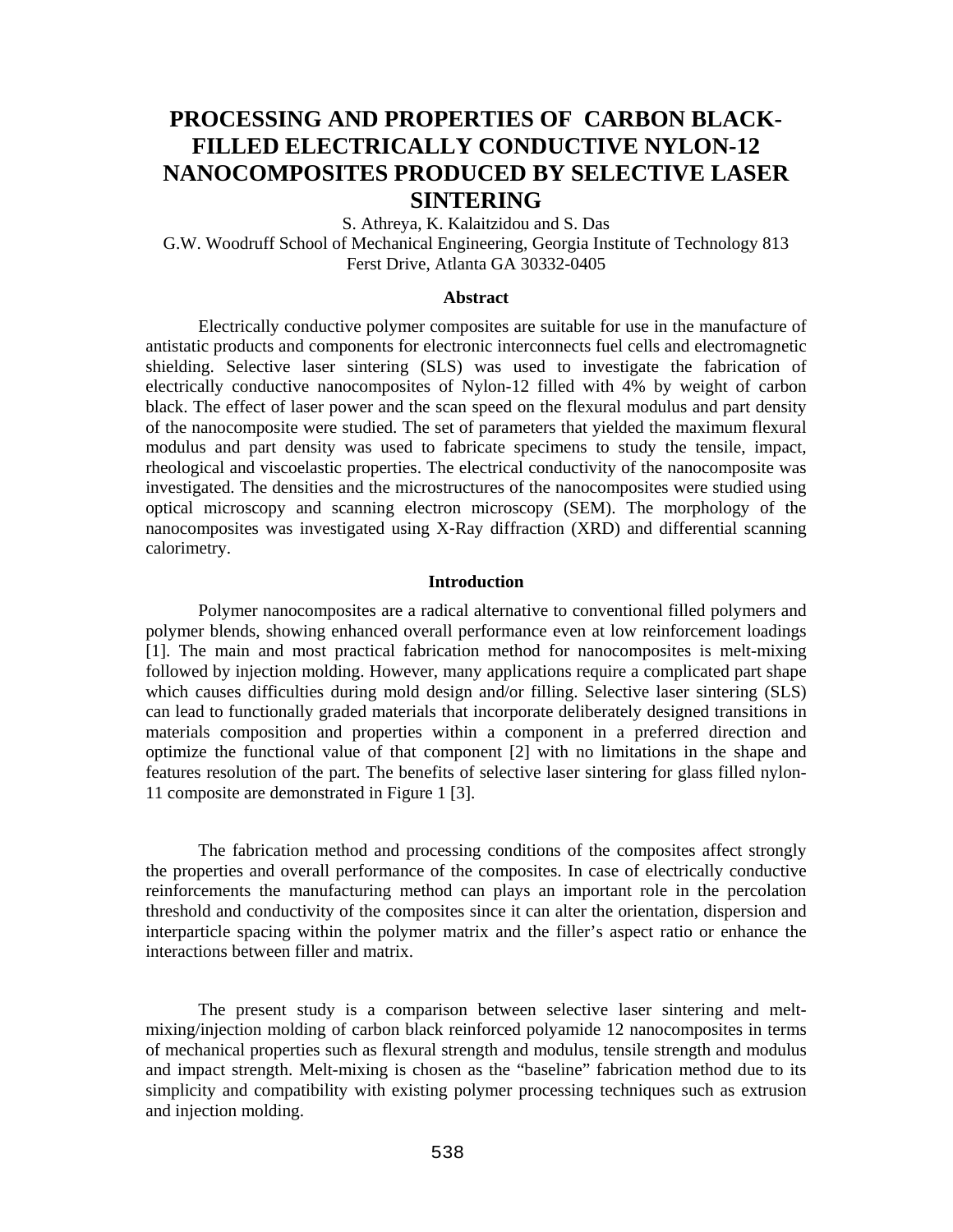

Figure 1 Schematic description of a rotator cuff scaffold and the corresponding functional graded material (FGM) component fabricated by SLS [3].

#### **Materials and Methods**

# **Materials**

Nylon 12 powder with the trade name VESTOSINT<sup>®</sup> X 1553 white (Evonik Industries, Essen, Germany) was used in this study. VESTOSINT<sup>®</sup> X 1553 is a white, odorless thermoplastic polymer belonging to the aliphatic polyamide family. It is a semicrystalline polymer having a melting temperature in the range of 176-184°C [4].

The reinforcement employed in the study is nanosize carbon black (KETJENBLACK EC-600 JD, Akzo Novel Polymer Chemicals LLC) with high electrical conductivity. This highly agglomerated structured carbon black has a high degree of porosity and a surface area of 1400  $\text{m}^2$ /g, that allows for polymer penetration. It can create a conductive network by occupying a large occluded volume at low concentrations and by eliminating many of the particle-polymer interfaces through its aggregated structure.

#### **Compounding**

High wear resistant zirconia grinding media (Glenmills Inc., Clifton, New Jersey, USA) having a diameter of 5 mm was used to ball-mill the carbon black pellets in a rotary tumbler (784 AVM, U.S. Stoneware, Ohio, USA) for 24 hours. The ball-milled carbon black was sieved using a US standard 140 mesh sieve with 106 µm opening. The sieved carbon black was blended with the pure Nylon 12 powder (4% by weight of carbon black) in a rotary tumbler for 24 hours. Scanning electron microscopy (SEM) was used to image the Nylon 12 powder and the composite powder (Figure 2). The Nylon 12-carbon black composite powder as well as the pure Nylon 12 powder was processed in a Sinterstation® 2000 (3D Systems Inc., Rock Hill, South Carolina, USA).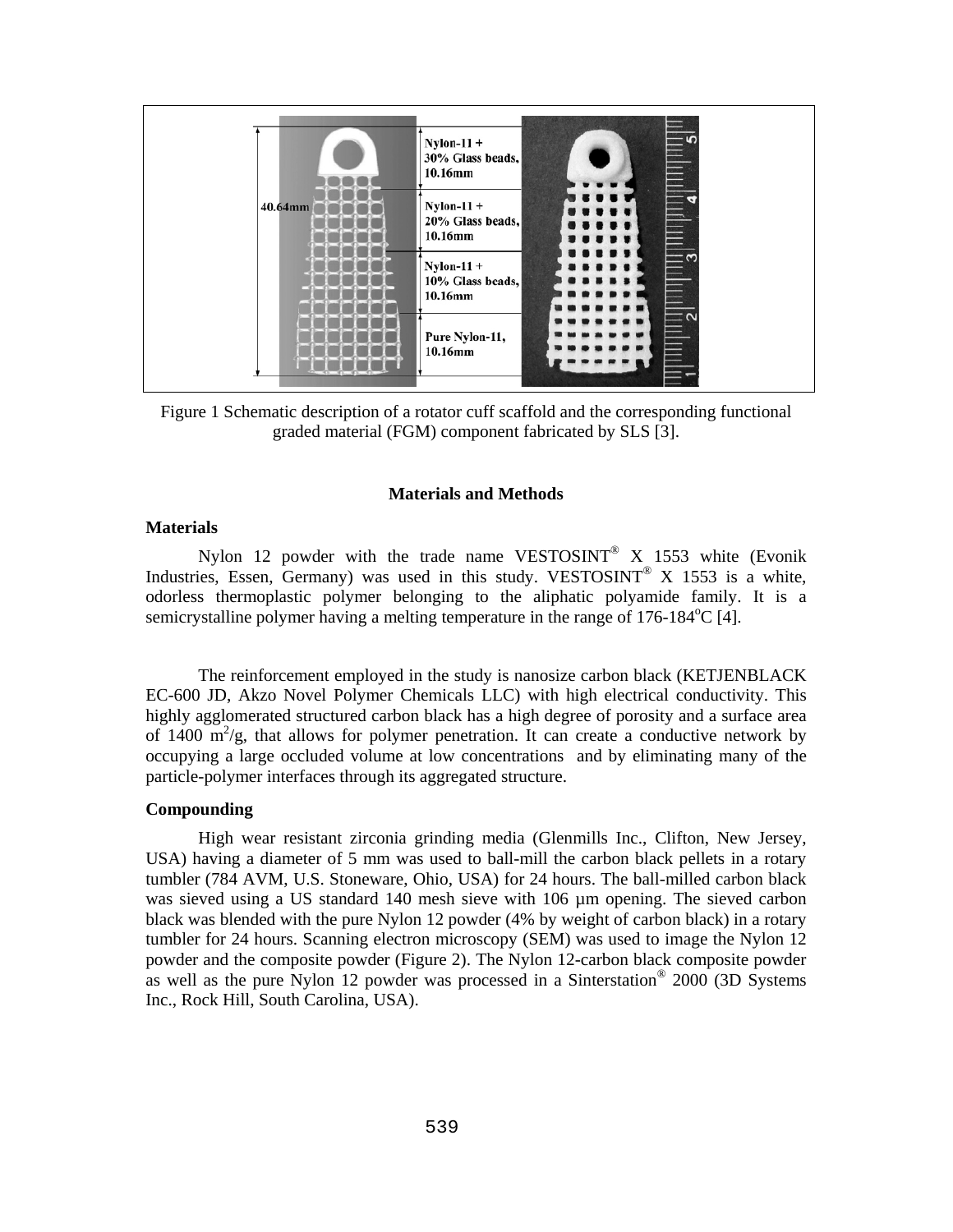

Figure 2 a) SEM image of Nylon 12 powder, b) SEM image of Nylon 12 – carbon black composite powder

In case of the nanocomposites made by extrusion and injection molding two other compounding methods were also used, in addition to the compounding method described above, in order to verify that the results truly reflect the differences between SLS and extrusion and are not masked by possible compounding effects. So the three versions of compounding investigated are i) composite powder was of ball milled CB and nylon 12 mixed using the tumbler was fed in the extruder, ii) ball milled CB pellets were melt mixed with the nylon 12 powder in the extruder and iii) ball milled CB was exposed to laser for the same duration and at the same conditions used in the SLS process and then it was melt mixed with nylon into the extruder. The sample notation used in the study and a brief description of the basic difference among them is provided in Table 1.

| Sample ID                     | Description                                                          |  |  |  |  |
|-------------------------------|----------------------------------------------------------------------|--|--|--|--|
| $1. PA Ex-IM$                 | Pure nylon 12 (PA) sample made by extrusion and<br>injection molding |  |  |  |  |
| $2. PA-4CB Ex-IM$             | 4wt% CB in PA, made by extrusion/injection molding                   |  |  |  |  |
| 3. PA-4CB Ex-IM (melt mixing) | As #2 but the mixing was done in the extruder                        |  |  |  |  |
| 4. $PA-4CB Ex-IM$ (LE)        | As #3 but CB was first exposed to laser                              |  |  |  |  |
| 5. PA SLS                     | Pure nylon 12 (PA) sample made SLS                                   |  |  |  |  |
| 6. PA-4CB SLS                 | 4wt% CB in PA, made by SLS                                           |  |  |  |  |

Table 1 Notation and description of the samples used in the study

## **Extrusion Injection Molding**

A DSM Micro 15cc Compounder, (vertical, co-rotating twin-screw microextruder) was employed for melt-mixing. The conditions used are  $T_{\text{feed}} = T_{\text{barrel}} = 190 \degree C$ , mixing time of 3 minutes and 200rpm screw speed. A Daca Micro Injector with a cylinder temperature at 190  $\rm{^0C}$  and the T<sub>mold</sub>= 90  $\rm{^0C}$ . An injection pressure of 110 psi was used. It is noted that the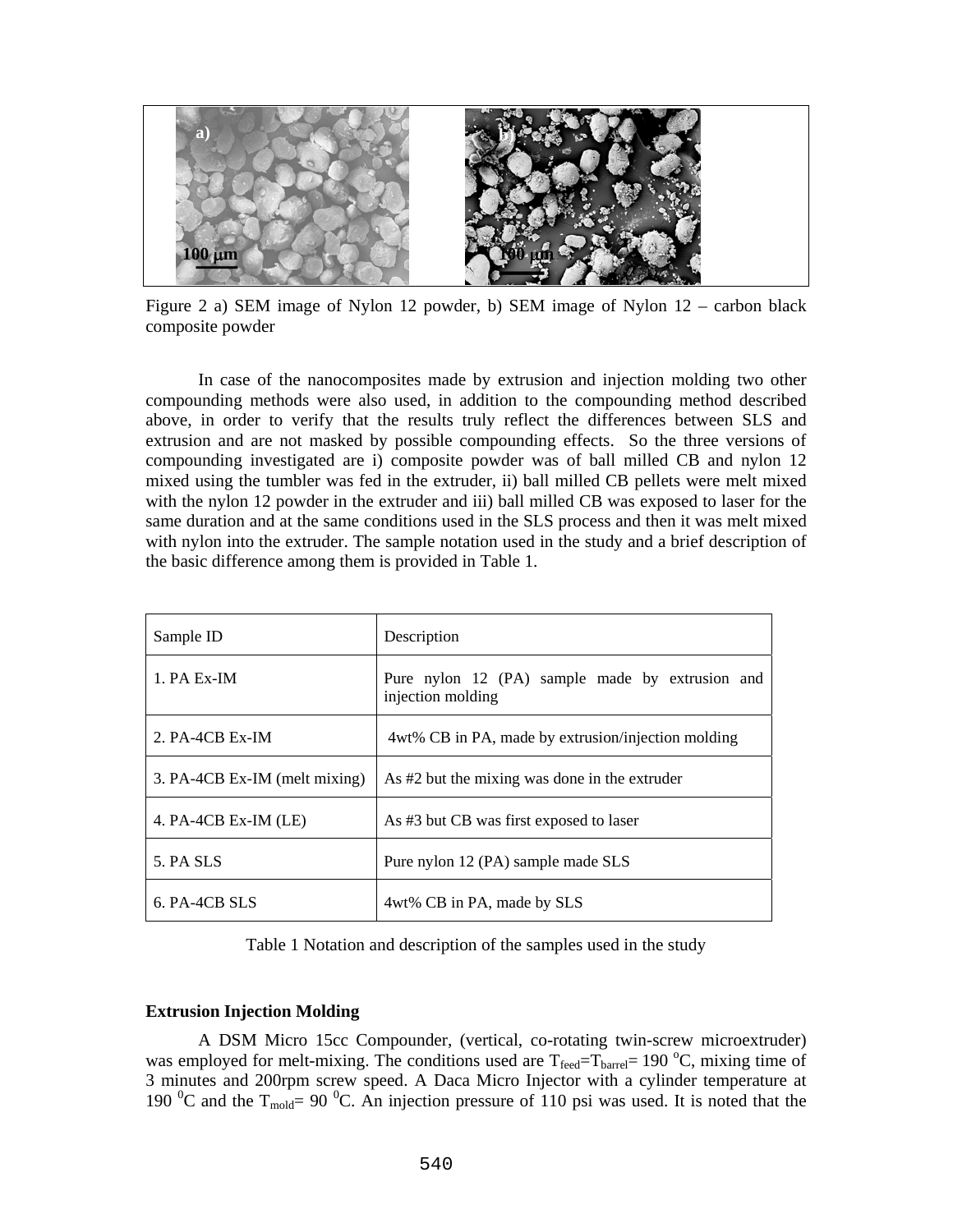DSM equipment used is sufficient for screening experiments but has limitations when trying to relate this to a larger scale extruder-injection molder system. For instance, the maximum allowable packing pressure during injection molding is 80psi, which is much lower than the pressure used normally with large size injection molding systems. This means that the degree of orientation and alignment of the reinforcements in the DSM composites is smaller indicating that the performance of nanocomposites made using DSM may be limited by this processing system.

## **Selective Laser Sintering**

Selective laser sintering (SLS) is a type of solid freeform fabrication (SFF) or layered manufacturing (LM) technique in which a part is built layer-by-layer using powdered materials, radiant heaters and a computer controlled laser [5, 6]. The SLS process like other SFF processes starts with a CAD model of the part to be built. The CAD file is subsequently sliced at discrete intervals (approximately  $100 - 200 \mu m$ ) and the resulting cross-sections are stored sequentially in a "build file". Scanning algorithms are used to plan the path of the laser for each cross-section which is scanned onto a preheated bed of powder. Exposure to the scanning laser elevates the temperature of the powder to the point of melting, resulting in the sintering of the particles. After scanning an entire cross-section onto the powder surface, the power bed is lowered by a distance equal to the slice layer thickness used in the build process and a fresh layer of powder is deposited by a roller mechanism. The next cross-section is then laser-sintered deep enough to fuse it to the underlying layer and in this way, by sintering layer upon layer, the entire part is fabricated. A schematic diagram of the SLS process is shown in Figure 3.

The most important parameters in the SLS process, that affect the quality and microstructure of the resulting part are laser power, laser scan speed, laser scan spacing, partside temperature set-point, powder feed temperature set-point, powder layer thickness and roller speed. In this study, only the laser power and laser scan speed were varied at discrete intervals. All the other parameters were set at a fixed value. The part-side temperature setpoint was maintained as close as possible to the melting temperature of the polymer. This minimized the thermal gradients around the sintered region thereby reducing the out-of-plane curling and distortion. However, if the set-point was too high the powder in the build area caked severely. Similarly, if the powder feed temperature set-point was too high, the roller was not able to deliver the powder across the entire build area. Lowering the temperature setpoints below a critical value resulted in curling of the sintered region. Powder layer thickness was chosen to be 4 mils (101.6  $\mu$ m) since the average size of the polymer particles is less than 100  $\mu$ m. The roller speed was set at the lowest allowable value on the Sinterstation<sup>®</sup> 2000 to ensure that the powder was uniformly spread across the entire build area. The laser scan spacing was set at 6 mils (152.4 μm) since this value corresponds to a beam overlap factor (beam diameter divided by the scan spacing) of around 3 and has been used in previous studies [3, 7]. The laser power was varied from 3W to 7W (in intervals of 1W) and the laser scan speed was varied between 30 in/s to 60 in/s (in intervals of 10 in/s).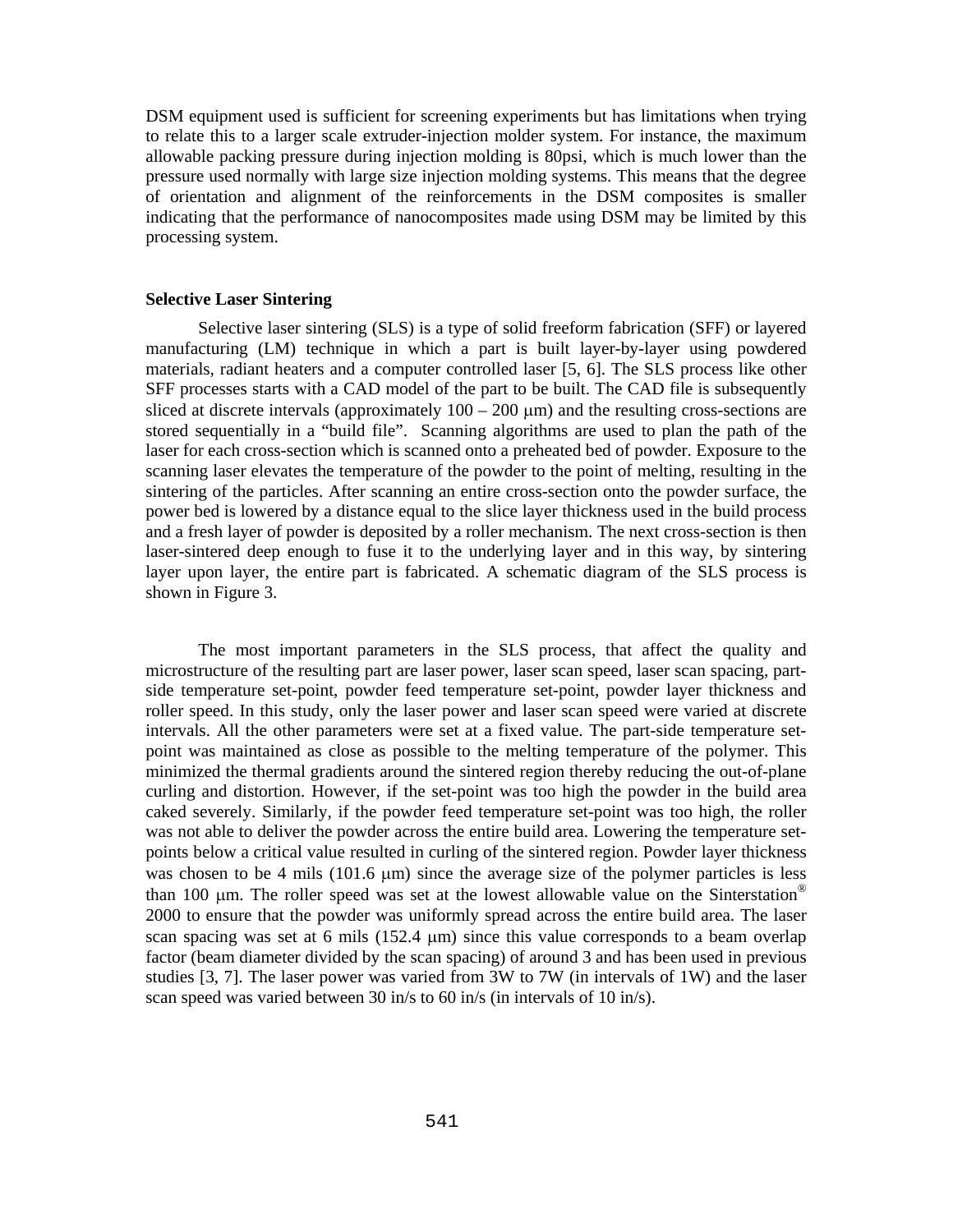

Figure 3 Schematic diagram of the SLS Process [7]

The aim of undergoing this exercise was to explore a wide range of laser powers and scan speeds and to identify the combination that yielded the highest flexural modulus and flexural strength. Specimens made with combinations of laser powers and scan speeds as mentioned above were fabricated and subjected to flexural testing. The combination that yielded specimens with the highest flexural modulus and flexural strength were used as a starting point for subsequent "refining" of the parameters. The range of parameters investigated for the polymer powder and the composite powder are summarized in Table 2.

| Process parameter       | Nylon 12                                       | Nylon 12-carbon black                          |  |  |
|-------------------------|------------------------------------------------|------------------------------------------------|--|--|
| Laser power             | 3W-7W (intervals of 1W)                        | 3W-7W (intervals of 1W)                        |  |  |
| Laser scan speed        | $30 \text{ in/s} - 60 \text{ in/s}$ (intervals | $30 \text{ in/s} - 60 \text{ in/s}$ (intervals |  |  |
|                         | of $10 \text{ in/s}$                           | of $10 \text{ in/s}$                           |  |  |
| Laser scan spacing      | $152.4 \mu m$                                  | $152.4 \mu m$                                  |  |  |
| Part-side temperature   | $172^{\circ}$ C                                | $174\text{ °C}$                                |  |  |
| set-point               |                                                |                                                |  |  |
| Powder feed temperature | $80\,^{\circ}\mathrm{C}$                       | $80\text{ °C}$                                 |  |  |
| set-point               |                                                |                                                |  |  |
| Roller speed            | $3$ in/s                                       | $3$ in/s                                       |  |  |
| Powder layer thickness  | $101.6 \mu m$                                  | $101.6 \mu m$                                  |  |  |

Table 2 Summary of process parameters investigated for processing Nylon 12 and Nylon 12 – carbon black composite powders

## **Characterization of Nanocomposite Properties**

The tensile and flexural properties of the composites were characterized using an UTS testing machine at a test speed of 2.54mm/min and1.27mm/min respectively. The impact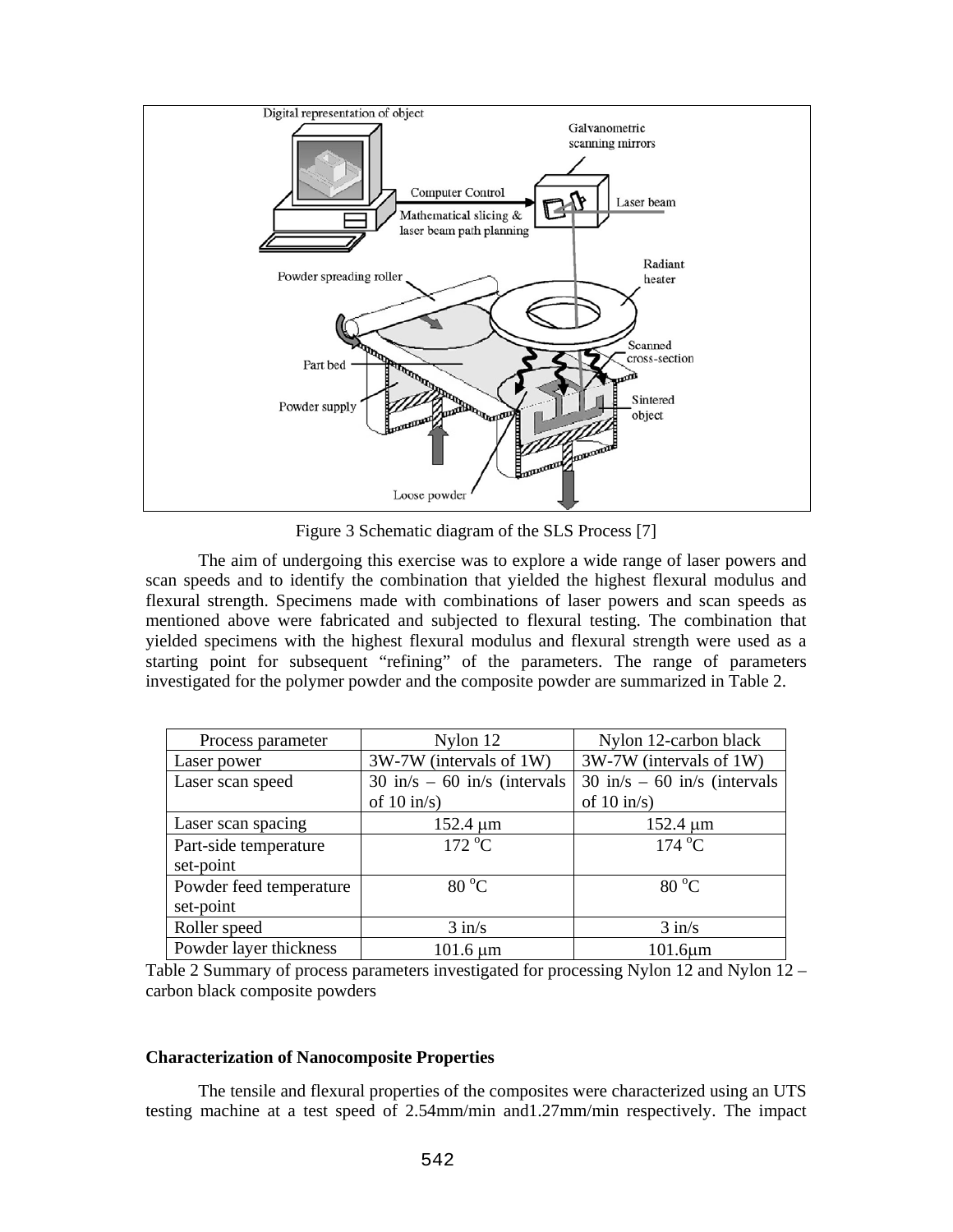strength was determined using a pendulum impact tester. All the tests were performed according to ASTM. The electrical conductivity was measured using the four probe technique. In addition to the above properties the porosity of the composites made by SLS was also determined because obtaining dense and high quality parts by SLS is the most common challenge. Each of the flexure test specimens were cleaved parallel to the build direction using a single-edged razor blade. A black colored wax was applied on the surface of the cleaved Nylon 12 parts. The wax remained in the void spaces when the excess was wiped off and this increased the contrast when viewed under an optical microscope. In the case of the cleaved Nylon 12/carbon black parts, the pores were clearly distinguishable under an optical microscope and hence there was no need to treat the cleaved surface. Fifty photomicrographs were taken from each test specimen and analyzed using ImageJ [8] image analysis software.

# **Results and Discussion**

# **Porosity of SLS Made Nanocomposites**

Parts made of Nylon 12 and Nylon 12 – carbon black were fabricated using the process parameters mentioned in Table 1 and subjected to flexure testing and porosity measurements using optical microscopy. A combination of 3W and 30 in/s yielded the highest flexural modulus (1750 MPa) for the Nylon 12 specimens whereas a combination of 4W and 30 in/s yielded the highest flexural modulus (1448 MPa) for the Nylon 12 – carbon black parts. These parts had a density ranging between 94% - 98%. Optical micrographs of the cleaved surfaces of the Nylon 12 parts and the Nylon 12 – carbon black parts are shown in Figure 4. During the processing of the Nylon 12 – carbon black composite powder by SLS, a glow was observed from regions of the powder bed that were being scanned. This can probably be attributed to the laser induced light emission of carbon black [9, 10]. Woicke et al [9] also observed that the polymer in the immediate vicinity of the carbon black was getting locally heated. In order to reduce or possibly avoid the local heating and accompanying degradation of the polymer we decided to investigate the flexural properties and porosity of parts made at 2W and 15 in/s (by reducing both the laser power and scan speed by half we have maintained the power/scan speed ratio thereby maintaining the same level of energy density). The flexural modulus of the parts made at 2W and 15 in/s was 1454 MPa. A significant improvement in part density was not observed. However, the thickness of the part (dimension parallel to the build direction) was closest to the design dimension. This observation can be explained by the fact that a lower laser power results in fewer particles from getting fused to the bottom of the first layer of the part. Hence, a combination of 2W and 15 in/s was chosen for processing Nylon 12 – carbon black using SLS.



Figure 4 Optical micrograph of cleaved surfaces of a) Nylon 12 b) Nylon 12 – carbon black (scale bar corresponds to 200µm)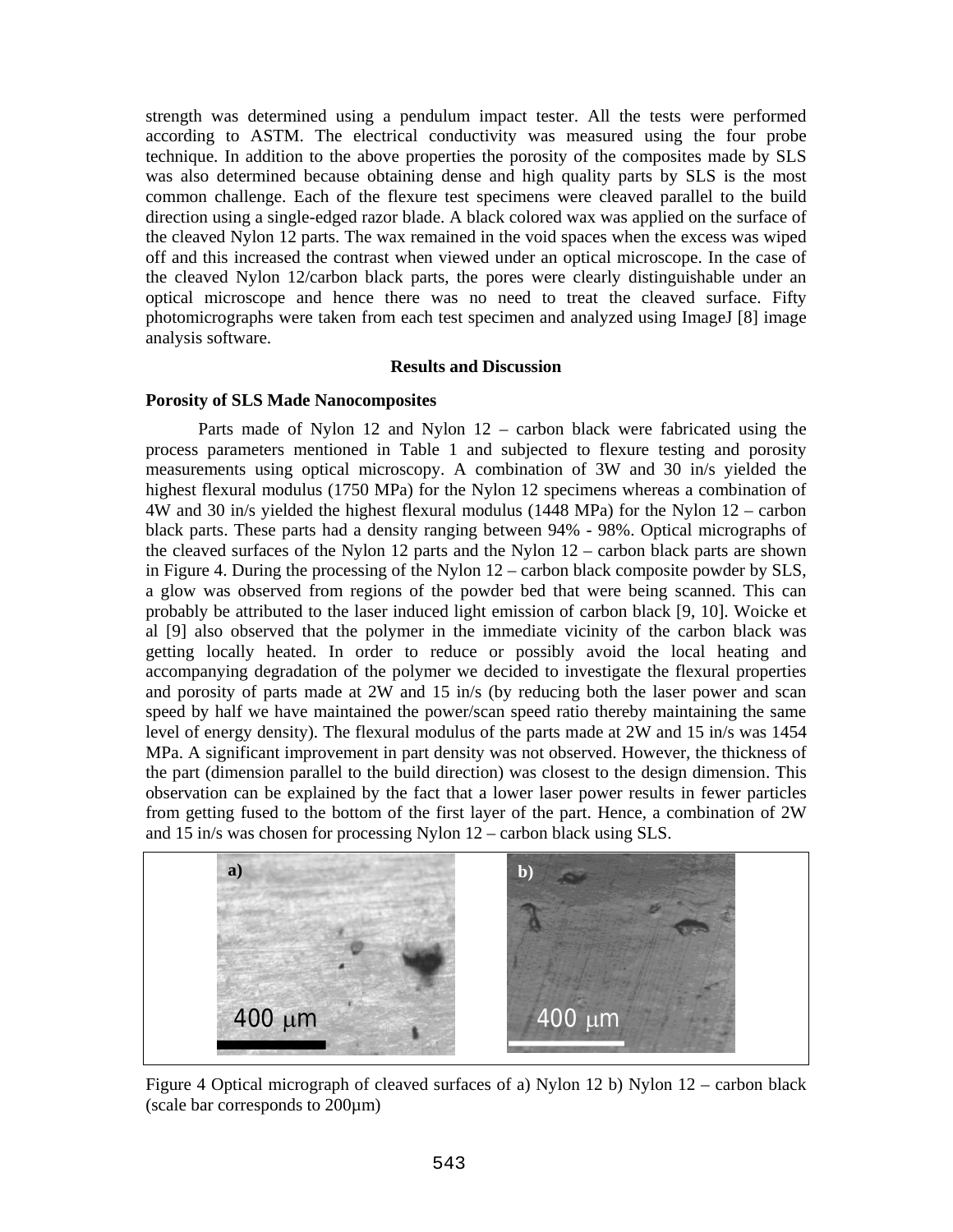## **Mechanical properties and electrical conductivity**

The flexural modulus, tensile modulus, impact strength and the electrical conductivity of the six systems is summarized below in Table 3. As indicated in Table 3, the tensile modulus and flexural modulus of the Nylon 12 parts made by SLS is greater than the modulus of parts made by injection molding. This can be due to a couple of reasons. The parts made by SLS remained at an elevated temperature (approximately 173°C) during the build stage (approximately one hour) for a significantly greater time than the parts made by injection molding where the temperature drops off from the melt state to room temperature in a matter of minutes. This could result in larger spherulites in the case of PA SLS since the radius of the spherulite is strongly dependent on the thermal history of the part [11]. A larger spherulite size has been shown to result in a higher modulus and lower strength in the case of neat polymers [12]. This observation seems to be applicable to the results from this study. As seen in Table 3, the impact strength of the PA Ex-IM system is greater than the PA SLS system. However, the error bar is significantly higher in the case of the PA Ex-IM system. This could possibly be due to differences in the size and spatial distribution of the spherulitic regions in the amorphous regions. Preliminary DSC and XRD results indicate very small differences in the degree of crystallinity and the thickness of crystalline lamellae in the PA Ex-IM and PA SLS systems. The other possible reason for the significant difference in the flexural and tensile moduli of the PA SLS and PA Ex-IM systems is sub-optimal injection molding process parameters (such as barrel temperature, mold temperature, injection pressure and packing pressure). SEM imaging of the fracture surfaces of the PA Ex-IM system confirms the presence of long cracks that possibly correspond to the cooling isotherms of the molten material as it cools down inside the mold during the packing stage.. This might be a result of the low packing pressures available in the micro-injection molding machine used in this study and a possible reason for the low tensile and flexural moduli.

|                                      | PA Ex-Im                | PA-4CB<br>Ex-Im           | PA-4CB<br>Ex-Im<br>(melt)<br>mixing) | PA-4CB Ex-<br>$Im$ (LE)  | PA-SLS                       | PA-4CB<br><b>SLS</b>   |
|--------------------------------------|-------------------------|---------------------------|--------------------------------------|--------------------------|------------------------------|------------------------|
| Flexural<br>modulus<br>(MPa)         | 1352±35                 | 1472±40                   | 1491±31                              | 1606±88                  | $1750 \pm 10$                | 1454±75                |
| Tensile<br>modulus<br>(MPa)          | $1273 \pm 61$           | $1364\pm87$               | $1392 \pm 39$                        | 1382±40                  | 1728±44                      | $1042 \pm 84$          |
| Impact<br>strength<br>(J/m)          | $31\pm9$                | $28 + 4$                  | $12\pm 2$                            | 20±3                     | $22 \pm 3$                   | $23\pm1$               |
| Electrical<br>conductivity<br>(S/cm) | 3.58E-10<br>$±1.73E-10$ | $3.09E-10$<br>$±5.66E-11$ | $6.13E-10$<br>$\pm 3.75E - 10$       | 2.70E-10<br>$± 1.09E-10$ | $3.7E-10$<br>$\pm 1.4E - 10$ | 3.17E-3<br>$± 1.52E-4$ |

Table 3 Summary of flexural moduli, tensile moduli, impact strength and electrical conductivity of the six systems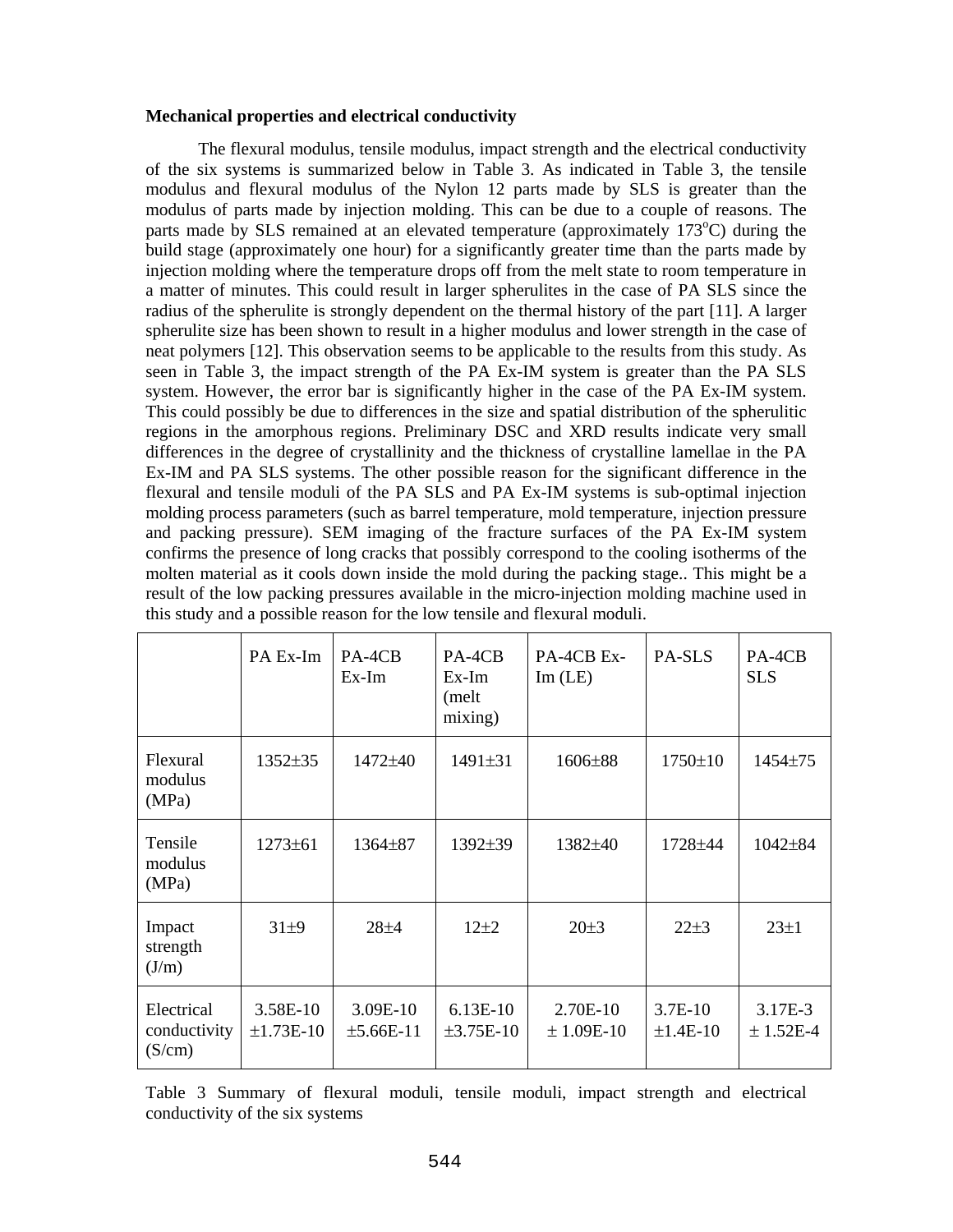The flexural properties of the four PA–4CB composite systems are shown in Table 3. The tensile and flexural moduli of the three PA-4CB systems prepared by the melt mixing method are greater than the PA Ex-IM system. However, the flexural and tensile moduli of the PA-4CB SLS system is less than that of the PA SLS system. Similar results have been obtained for low loading of nanosilica powder in Nylon11/nanosilica nanocomposites prepared by SLS [13] but the reasons for these observations are still not clear. Unlike in the case of neat polymers, the modulus of nanocomposites is not a simple function of spherulite size and degree of crystallinity but also involves other factors such as lamella thickness, crystalline long order, properties of the filler and state of dispersion and distribution of the filler in the composite [12]. Another observation from Table 3 is that the flexural properties of the PA-4CB Ex-IM (LE) system are not significantly different from the PA-4CB Ex-IM system. This implies that the differences in properties of the composites prepared by SLS and melt mixing are due to the manufacturing process itself and not due to possible changes in reinforcing properties of the carbon black due to interaction with the  $CO<sub>2</sub>$  laser in the SLS process.

The electrical conductivity of the six systems is shown in Table 3. The electrical conductivity of the PA-4CB SLS system is seven orders of magnitude higher than the electrical conductivities of the five other systems. SEM imaging of the fracture surfaces of the PA-4CB SLS system show the presence of a segregated structure with regions rich in carbon black. These carbon black rich regions might be forming conductive networks that result in a higher conductivity. In contrast, the PA-4CB Ex-Im system does not have any such region that is rich in carbon black. The high shear forces in the extruder result in the break-up of the carbon black agglomerates and cause the particles to be more uniformly dispersed. The breakdown of the agglomerates and more uniform dispersion prevents thecarbon black particles from forming a conductive network thus resulting in a conductivity comparable to the neat polymer. Further SEM and TEM imaging is underway to further develop this theory.

#### **Conclusions**

A Nylon  $12 - (4 \text{ wt. } %)$  carbon black composite was successfully processed using selective laser sintering. The SLS process parameters were optimized in order to maximize the flexural modulus and flexural strength. The tensile and impact properties of the composites were evaluated. The optimized parameters yielded parts that were nearly fully dense. The mechanical properties of parts made by SLS were compared to those made by melt mixing/injection molding. The tensile and flexural moduli of the Nylon 12 parts made by SLS were higher than those made by injection molding. Preliminary XRD and DSC results indicate that the degree of crystallinity and the width of the crystalline lamellae are comparable in the PA SLS and PA Ex-IM systems. An estimation of size of the spherulitic regions in various systems through polarized optical microscopy is necessary in order to completely understand the variation in mechanical properties. The Nylon 12 –carbon black composites made by SLS and injection molding had comparable mechanical properties. The addition of carbon black particles that were exposed to the laser prior to melt mixing did not have a significant effect on the mechanical properties. This implies that the carbon black was not degraded during the SLS process. The electrical conductivity of the six systems was investigated. The electrical conductivity of the PA-4CB SLS system was 7 orders of magnitude higher than the electrical conductivity of the five other systems. Preliminary SEM images of the fracture surfaces of the various systems indicate the presence of carbon black rich regions in the PA-4CB SLS system. This highly segregates structure is believed to be responsible for the enhanced electrical conductivity.